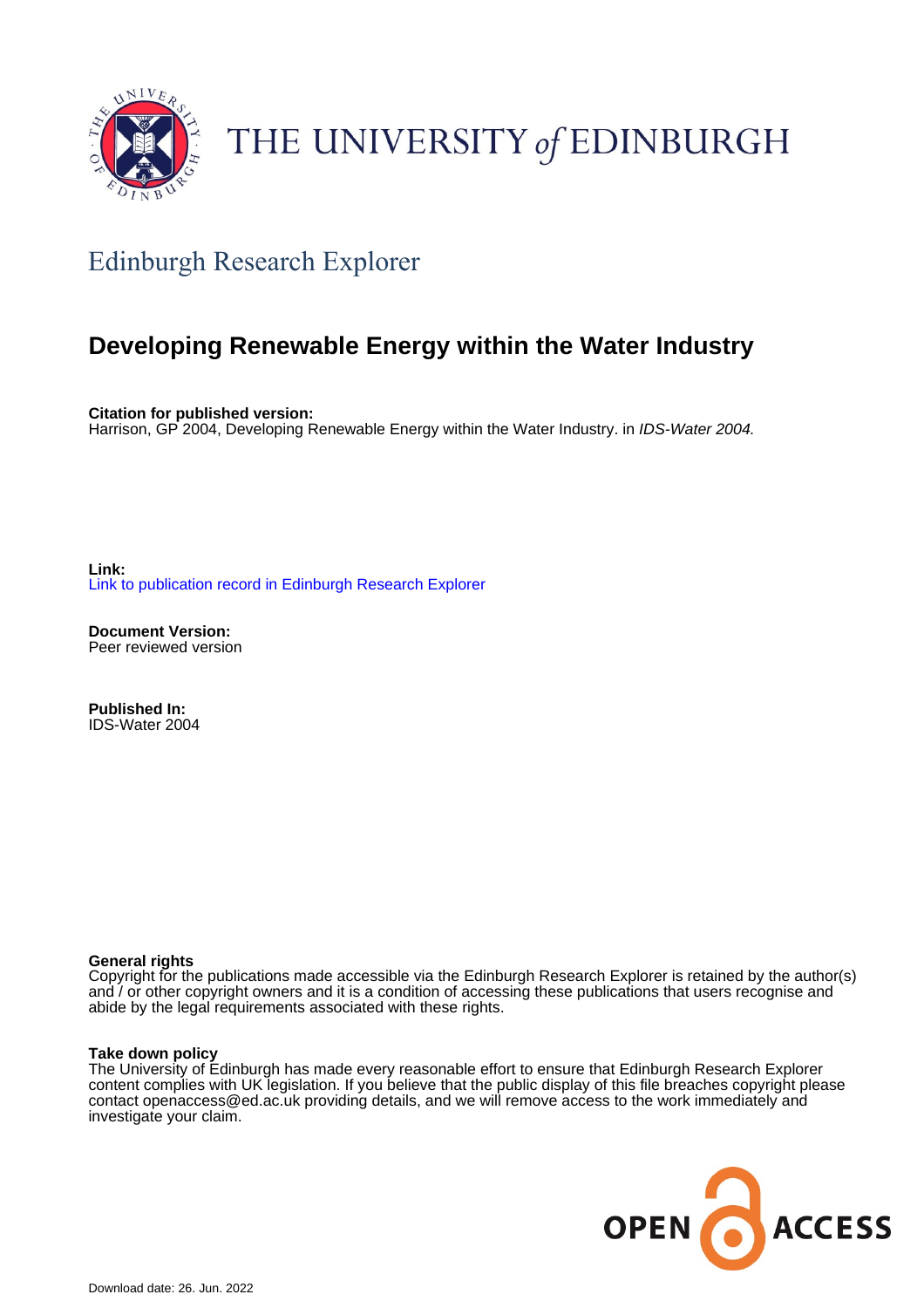# **Developing Renewable Energy within the Water Industry**

Dr Gareth Harrison University of Edinburgh

# **Introduction**

Water utilities are among the most significant users of electricity. Furthermore, pumping of water is one of the major components of morning peak electricity use and so contributes to the scheduling of expensive and generally inefficient generation. While electricity prices in the UK are at historically low levels it is anticipated that prices will increase, particularly as more stringent carbon dioxide  $(CO<sub>2</sub>)$  legislation comes into effect. As such, water utilities will be exposed to increased operating costs at the very time that Regulators expect greater efficiencies.

The benefits of renewable energy in helping deliver a low-carbon economy are well recognised. The European Union Renewables Directive and national incentives such as the UK Renewables Obligations [1] are encouraging the development of renewable energy resources. Water utilities will be expected to play their part in reducing carbon emissions through a range of measures including the development of renewable energy that can create financial benefits by reducing electricity imports.

# **Renewable Resources**

A range of renewable energy sources are accessible to the water utility. They include, unsurprisingly, hydropower.

# **Hydropower**

It is possible to distinguish between two types of water supply system: surface water and groundwater based. In the first type, surface water will be collected from defined catchments and would normally feature relatively large storage in the form of natural or man-made reservoirs. The water will be released as required to meet water demands and compensation flow requirements imposed by statutory environmental bodies. This raw water will tend to flow under gravity to water treatment works where it will be processed and fed on to treated water storage and from there to the consumer. Where topography places limitations on gravity feeding, pumps will be required to re-establish the necessary head. Groundwater systems will feature much of this infrastructure albeit with more emphasis on pumping raw and treated water.

Within water supply systems it is the gravity feed that offers the opportunity for developing hydropower whose potential is given by the familiar equation

$$
P = \eta \rho g H Q
$$

where *P* is power (W),  $\eta$  is overall conversion efficiency,  $\rho$  is the density of water, *g* is the gravitational acceleration, *H* is the head or distance through which water falls (m) and Q is the volumetric flow rate  $(m^3/s)$ . As such, the water flows under gravity represent potential for hydro development. In reality, the scope for energy recovery is limited by the need to deliver water to consumers at specified pressures and the difficulty of accessing infrastructure that is often underground.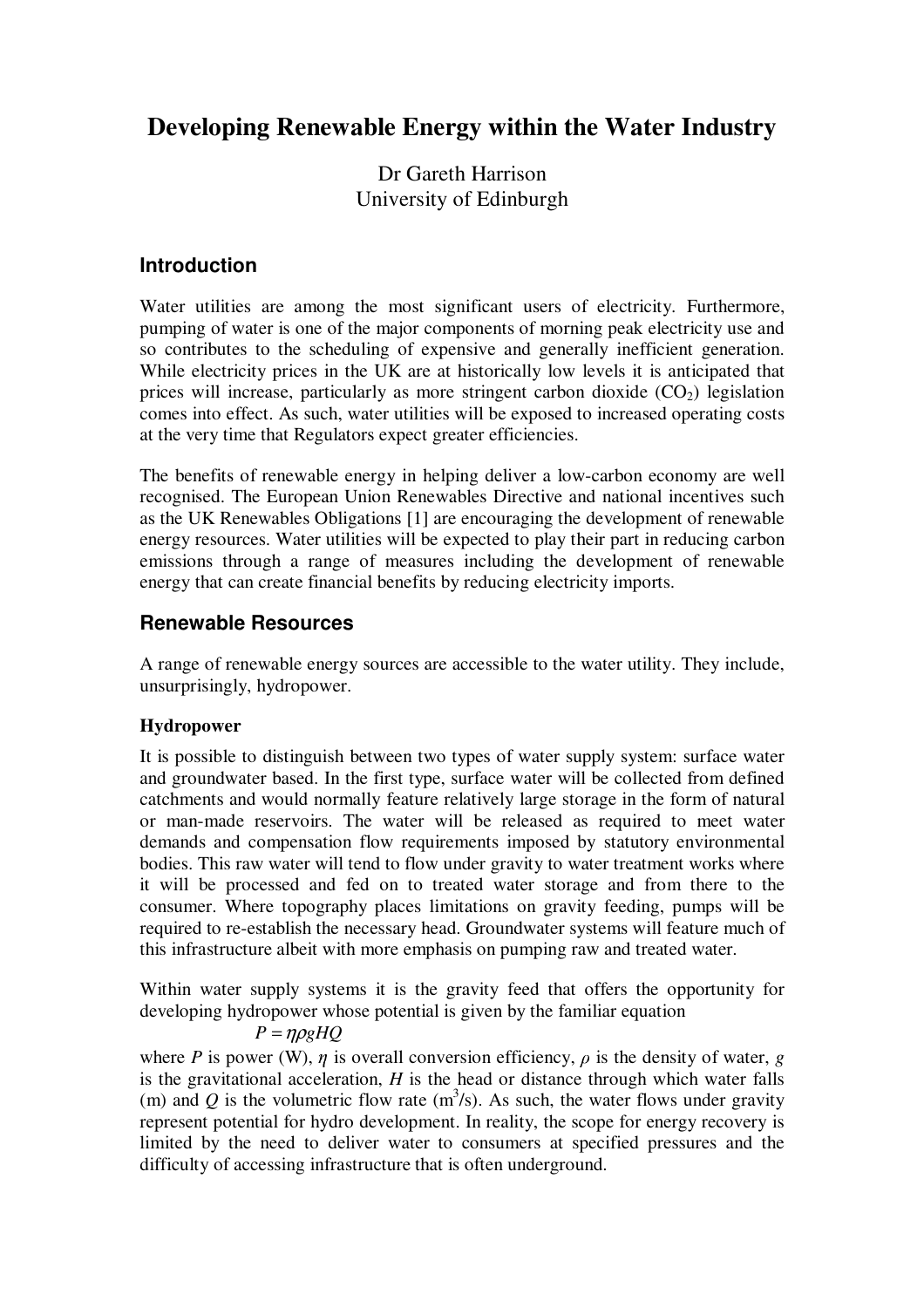Many dams are single purpose undertakings in that they were designed and built for water supply alone. There is often significant static head behind the dam which can be tapped by installing turbines within the piping between the water intakes in the reservoir and the treatment works. Alternative systems deliver water to rivers prior to extraction at the treatment works. This means that useable pressure heads are dissipated. Installation of a turbine prior to discharge can harness the resource.

Where water is delivered direct to the treatment works, arrangements will generally be made to meet compensation flow requirements. This may involve an additional outlet from the reservoir and, dependent on the construction, it may be possible to recover some of the energy. Often compensation flow is set at the  $95<sup>th</sup>$  percentile low flow and although this may be small relative to that delivered to the treatment works, it has the advantage of being constant which allows turbines to be rated to operate at peak efficiency at all times.

Within gravity-fed systems, there will be a need to keep pipe pressures at safe values requiring mechanisms that take pressure out of the system. These include:

- break pressure tanks which return the water to atmospheric pressure before transferring it on, and
- pressure reducing valves that actively control the opening of a valve in order to maintain the pressure at the downstream side at a defined level.

By their very nature such approaches lower the pressure by dissipating energy. A more energy efficient approach is to install hydro turbines to act as active pressure reduction devices by converting the pressure head into electricity. Clearly, the introduction of turbines in parallel with pressure reducing devices, requires fail-safe systems to allow water to bypass the generator in the event of a generator trip.

Significant energy may be recovered from raw and treated water supply systems. Some utilities have commissioned energy recovery audits of their systems and are following up on developing the more economic sites.

### **Wind and Others**

Water utilities own significant amounts of land in the form of reservoirs, water and waste water treatment works, pumping stations and as office space. There are opportunities to harness this land for renewable energy developments.

A significant portion of this land will be in rural areas and the uplands (particularly for surface water systems) or in the case of waste water treatment plants on or near the coast. Accordingly, there may be potential for wind turbine development. These could be for individual generators located at smaller sites to arrays of turbines at larger sites. Although such arrays tend to occupy large areas of land, it is generally the case that they do not interfere with ground-based activity. A range of turbine sizes are available ranging from micro-turbines that can be sited on buildings [2] through to the current breed of 2 MW machine which stand in excess of 100 m high.

There is also scope for retrofitting or, better still, built-in to new developments, photovoltaic (PV) panels. These could be an integral part of modern office buildings or at treatment works that have warehouse buildings. In saying that, PV cells remain costly.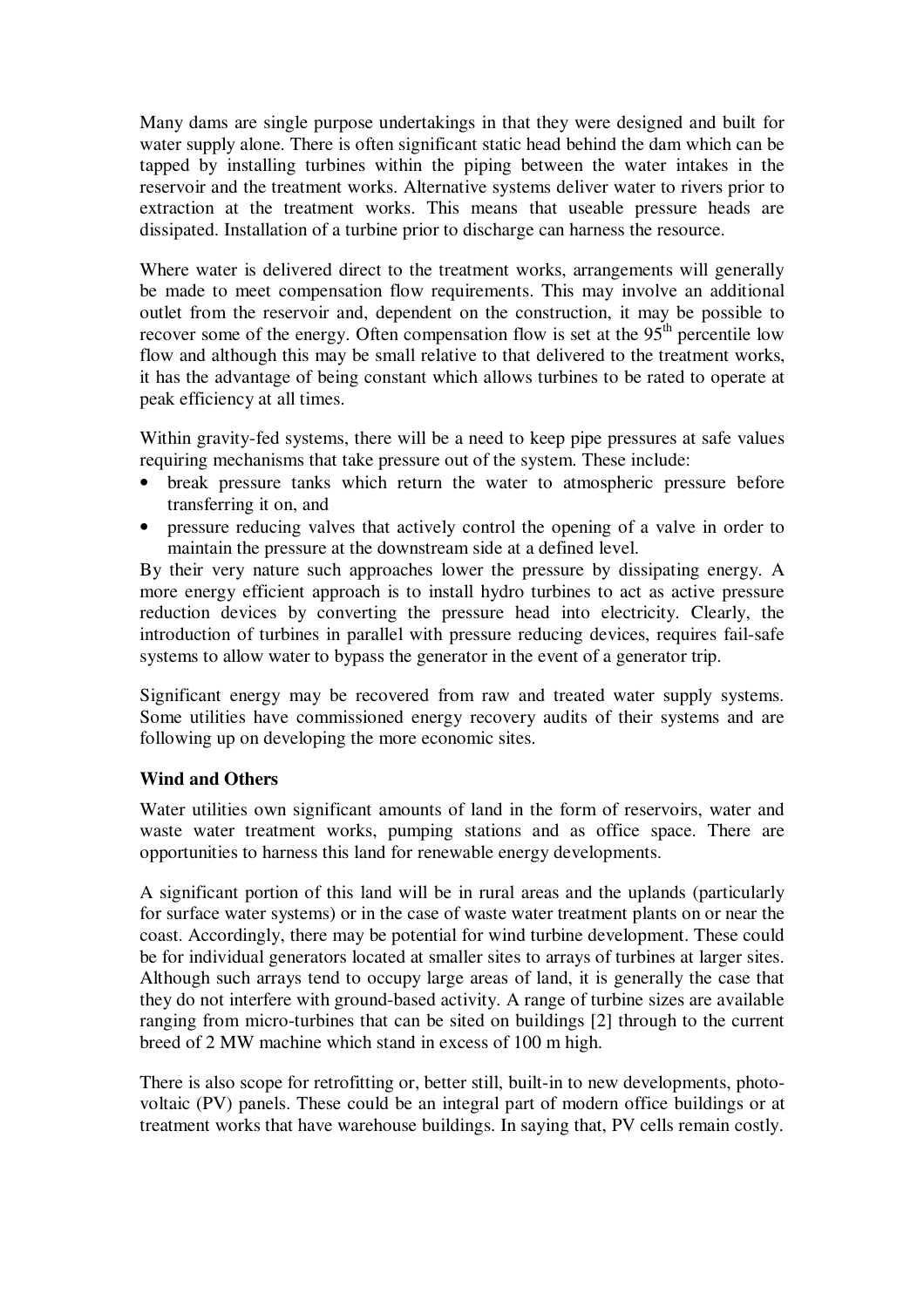#### **Standby and Thermal Generation**

Interruptions to the electricity supply would prevent the pumping and treatment of water. To mitigate this risk, standby diesel generators are commonly installed at key sites and are brought online when network supply is lost. Such units tend to be operated infrequently following network failure or periodically to test operation. It is, however, possible to use them on a more regular basis to meet peak site demands or even to export to the network or other utility-owned sites.

Clearly, diesel is petroleum-derived, is not renewable and so its use will emit  $CO<sub>2</sub>$ . Diesel generator emissions are 75% greater than combined cycle gas turbines but 20% less than from coal-fired power stations. As such, the electricity industry fuel mix would determine if the use diesel generator raised overall carbon emissions. However, a renewable means of operating diesel sets is becoming increasingly likely through development of bio-diesel. Manufactured from vegetable oils, bio-diesel is carbon neutral and could be viable within a relatively short period, either as a standalone fuel or in a mixture with the petroleum-based fuel. Net  $CO<sub>2</sub>$  emissions can be reduced by between 15% for a 20% bio-diesel/diesel mix and 78% for 100% bio-diesel [3].

Further options for renewable thermal generation include the recovery and combustion of methane produced by decaying sewage waste.

# **Benefits**

By generating electricity from energy recovery or other renewable sources the utility can reduce its importation of electricity. This has two benefits.

Firstly, the utility saves on the unit cost (MWh) of electricity defined in the supply tariff; savings are also made on the associated transmission and distribution unit charges and unit taxes such as the UK's Climate Change Levy (0.43 p/kWh).

Secondly, a major component of electricity tariffs are based on peak demand (MW) or the demand during the three highest peak period in the year (called Triad charges in the UK); where the utility is able to reduce demand from the network by lowering net demand by own generation, particularly during triad periods, then significant savings can be made. It may also be possible for the utility to export power to suppliers which will attract further revenue.

Other than the direct financial benefit, the utility is helping reduce carbon emissions which will help boost its green credentials. This is particularly important at a time of growing public interest in corporate social and environmental impact.

# **Impediments to Development**

It would appear that there is both the renewable resource and financial and other incentives to encourage water utilities to develop the indigenous energy resources at their disposal. However, in common with many other renewable developers, progress has been slow.

Recent reports by the Royal Academy of Engineering [4] and others continue to point out that renewable energy is more expensive than conventional thermal generation, particularly combined cycle gas turbines. While these comparisons tend to ignore the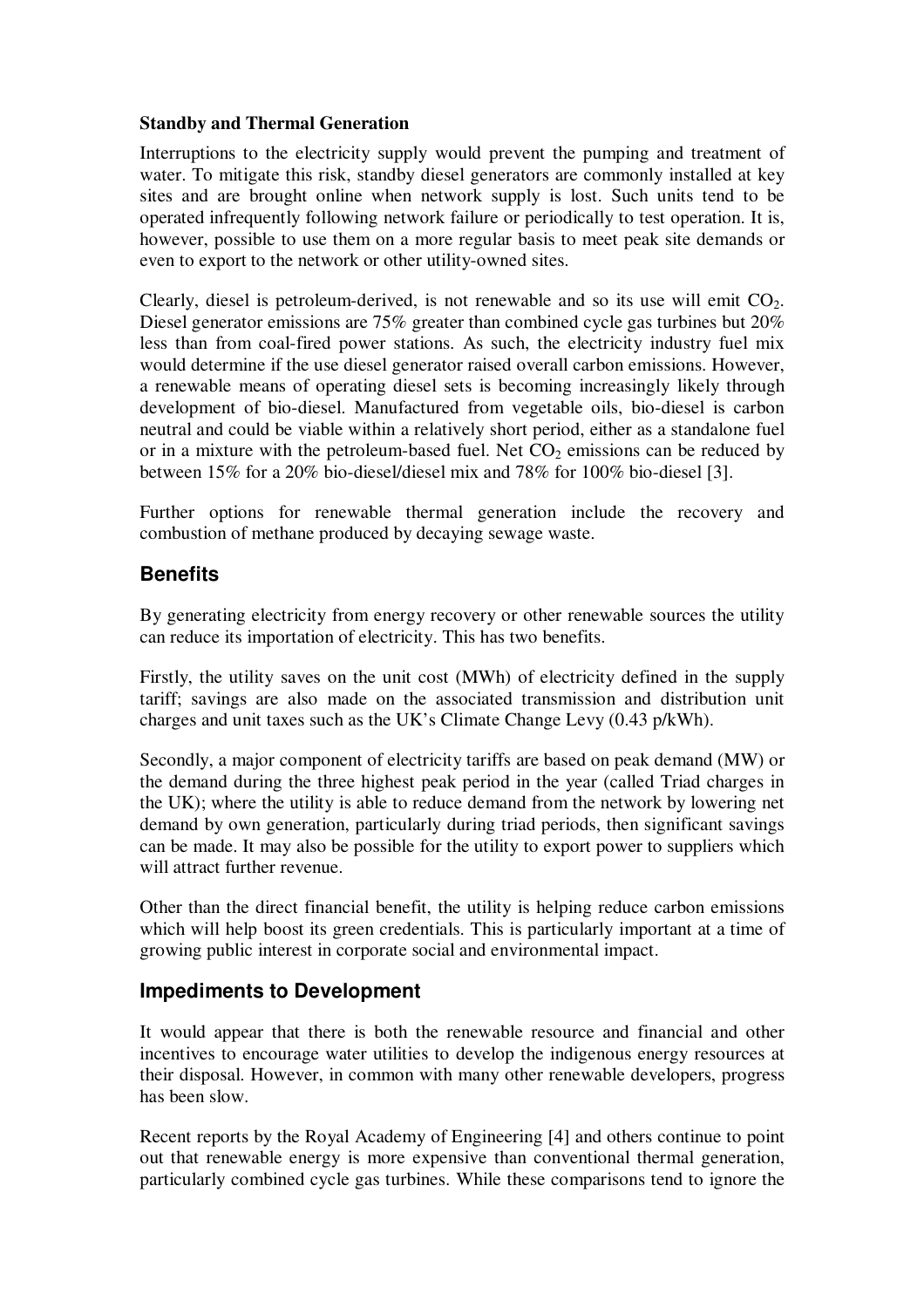environmental benefits of renewable energy and, despite criticism of traditional costing methodologies, there is no denying the fact that renewable energy is capital intensive. This clearly impacts on the investment return.

Connection of renewable generation to electricity networks is also problematic as the introduction of embedded or distributed generation alters their operation [5]. The electrical impacts are well documented and include:

- 1. Bi-directional power flow and the potential to exceed equipment thermal ratings
- 2. Reduced voltage regulation and violation of statutory limits on supply quality
- 3. Increased short circuit contribution and fault levels
- 4. Altered transient stability
- 5. Degraded protection operation and coordination

Where these impact adversely on electricity supply quality, mitigation will be necessary. While options exist, current commercial arrangements mean that the developer will largely bear the, often considerable, costs of implementation, harming the economics of renewable schemes.

Overall, the cost of development has been a significant obstacle to developing renewable energy. However, recent matters have begun to improve in the UK.

# **Supporting Renewable Energy**

UK support for renewable energy originally came from the Non-Fossil Fuel Obligation which paid a premium to schemes that could be developed within target prices. While this had limited success it was superseded by the 2002 Renewables Obligation [1] and Scottish Renewables Obligation [6] which created additional benefits from the development of renewable resources.

These put an obligation on suppliers to source an increasing proportion of electricity from renewable sources which will reach 10.4% by 2010 in England and Wales and 18% in Scotland. The purchase of a unit of renewable electricity (1 MWh) will entitle the supplier to purchase a Renewable Obligation Certificate (ROC) from the generator. These can be bought and sold within the ROC market with the value varying with supply and demand. Alternatively, suppliers not reaching their obligation level may opt to pay a 'buyout' penalty which stood at £30/MWh at inception and is index-linked. Overall the renewable generator will receive the base cost of the electricity plus the value of the ROC. The base cost is generally the wholesale price – currently £22/MWh – which is significantly lower than the ROC buyout price or the current ROC market value of £45/MWh. The ROC significantly improves the economics of renewable installations. In saying that, project financed schemes tend to suffer from lenders' overly pessimistic valuation of ROCs. With balance sheet financing, as might be the case with water utilities, this should be less of a problem.

Problems with current connections policies for distributed generation are well known and UK practice is likely to change over the next few years [5]. Rather than require developers to finance, upfront, the costs of network changes necessary for accommodating their generator, network operators will be able to upgrade the network and collect use of system charges instead. This will improve project economics significantly.